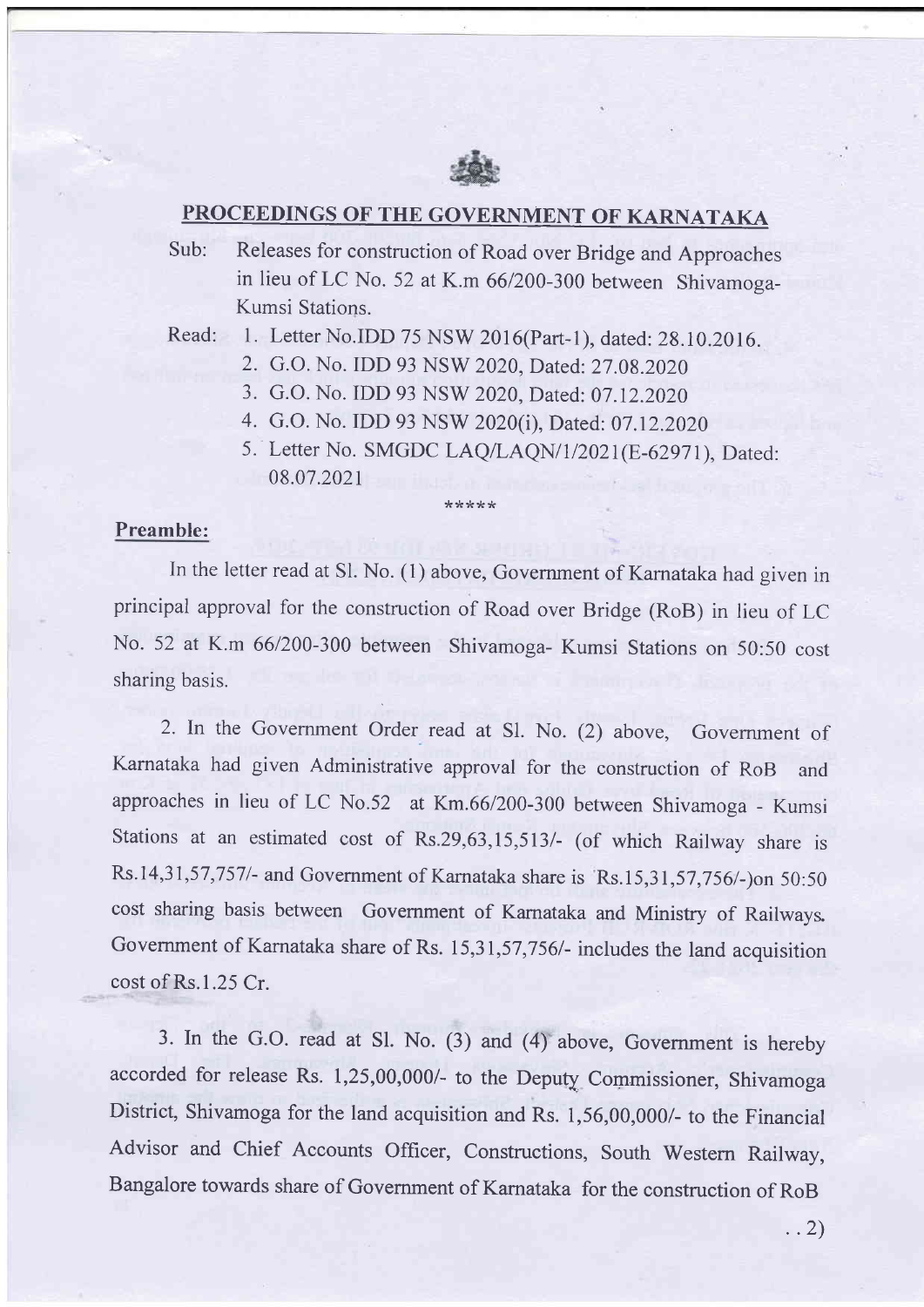and approaches in lieu of LC No. 52 at K.m 66/200-300 between Shivamoga-Kumsi Stations.

4. In the letter read at Sl No. (5) above, Deputy Commissioner, Shivamogga has requested to re-release the land acquisition amount which has been un-utilized and lapsed as released vide the G.O. cited at Sl.No. 3 above.

5. The proposal has been examined in detail and hence this order.

## GOVERNMENT ORDER NO: IDD 93 NSW 2020,<br>BENGALURU, DATED:21.10.2021

In the circumstances explained in the preamble, after careful examination of the proposal, Government is hereby accorded for release Rs. 1,25,00,000/-(Rupees One Crore, Twenty Five Lakhs only) to the Deputy Commissioner, shivamoga District, Shivamoga for the land acquisition of required land for construction of Road over Bridge and Approaches in lieu of LC No. 52 at K.m 66/200-300 between Shivamoga- Kumsi Stations.

2. The expenditure shall be met under the Head of Account 5465-01-190-3 o4-2ll- K-ride ROB/RUB Projects- Investments" out of the budget provision for the year 2021-22.

3. This amount is uploaded through Khajane-2 to the Deputy Commissioner's Account, Shivamoga District, Shivamoga. The Deputy Commissioner, Shivamoga District, Shivamoga is authorized to draw the amount from Khajane-2.

..3)